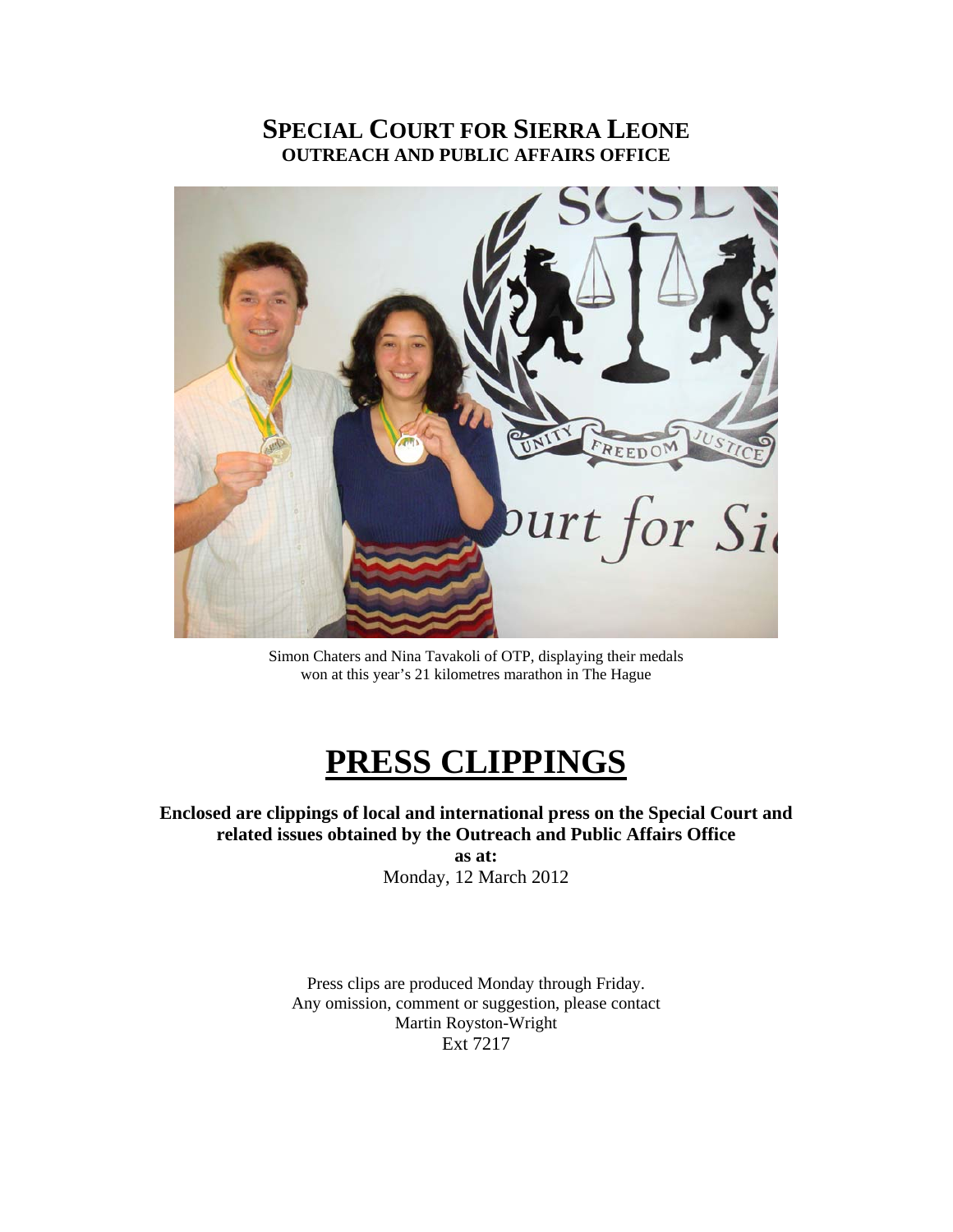| <b>International News</b>                                                      |           |
|--------------------------------------------------------------------------------|-----------|
| Taylor's Lawyers Motion Dismissed / The New Dawn                               | Page 3    |
| Joseph Kony 2012: International Criminal Court Chief Prosecutor/ The Telegraph | Pages 4-5 |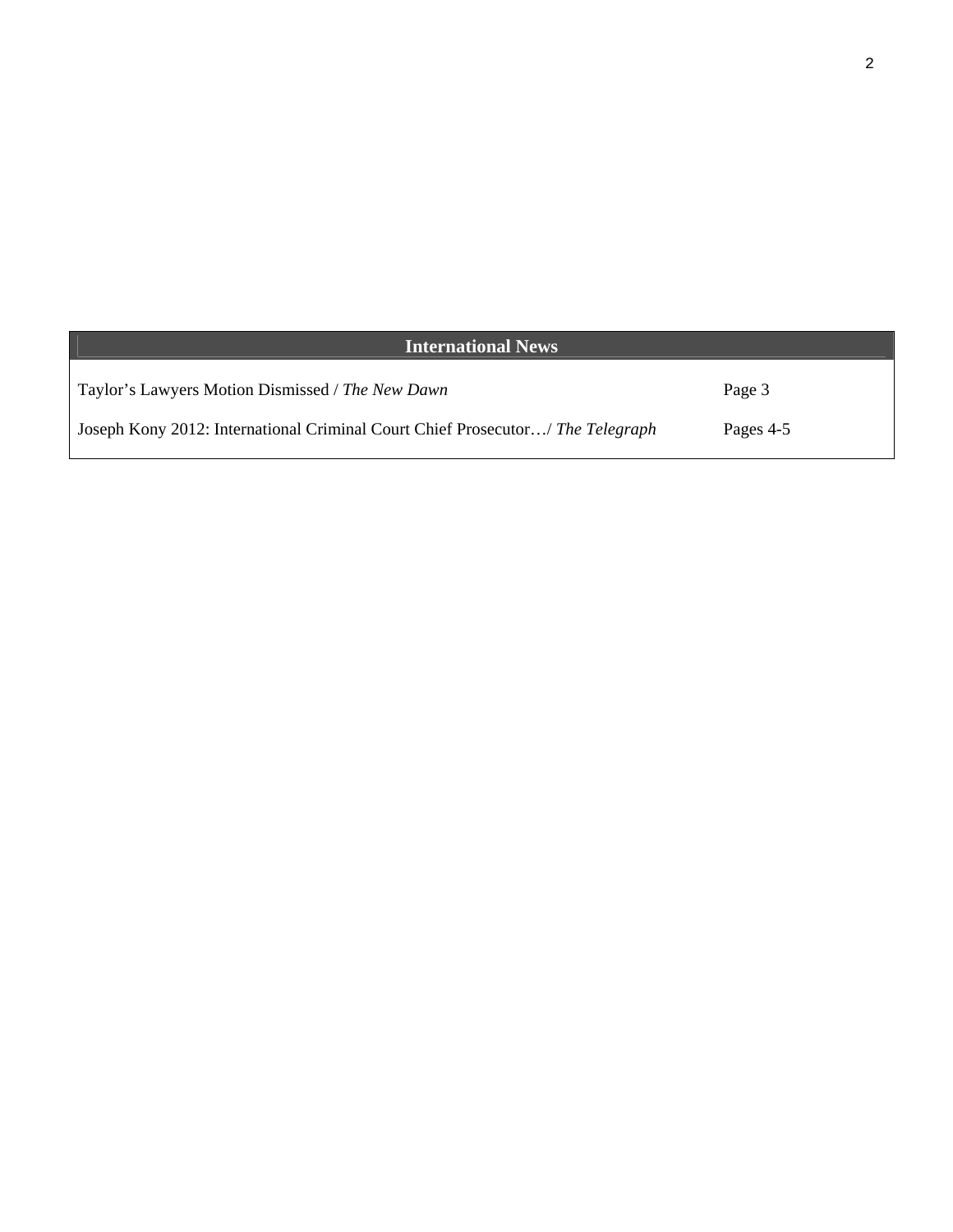### The New Dawn Monday, 12 March 2012

#### **Taylor's Lawyers Motion Dismissed**

#### ND Reporter



Judges of the UN backed Special Court for Sierra Leone Friday unanimously dismissed a request by lawyers representing ex-president Charles Taylor's defense to push the date for his (Taylor) ruling from April 26 to 30.

Mr. Taylor's defense team filed a motion requesting a change in the trial judgment date days after the Court announced on March 1, 2012 that it will hand down its judgment in the protracted trial on April 26, due a prior engagement by lead counsel Courtenay Griffiths in a London High Court.

Griffiths had furthered argued that the timing of the ruling, which is on the eve of Sierra Leone's Independence Day, is in bad taste because a

conviction would make Taylor appear as an offering to the people of Sierra Leone. But prosecutors objected the defense request, urging the judges to stand by their originally announced date of April 26.

In its decision Friday, the judges dismissed the defense request, noting that when it issued their Scheduling Order on March 1 confirming that the judgment will be delivered on April 26, this gave Taylor's lead counsel a notice of about eight weeks, which according to the judges "is more than reasonable time for Counsel to make arrangements to be present for delivery of judgment."

The judges also noted that there are other co-counsel as part of Taylor's defense team who would be present in court in a case that lead counsel cannot attend proceedings on that day.

On the point that delivery of the judgment on the eve of Sierra Leone's independence could pose potential risk to security in the country, the judges noted that such an assertion "is entirely speculative and without merit."

For these reasons, the judges maintain that they will deliver their verdict on the guilt or innocence of Mr. Taylor on April 26 as originally announced.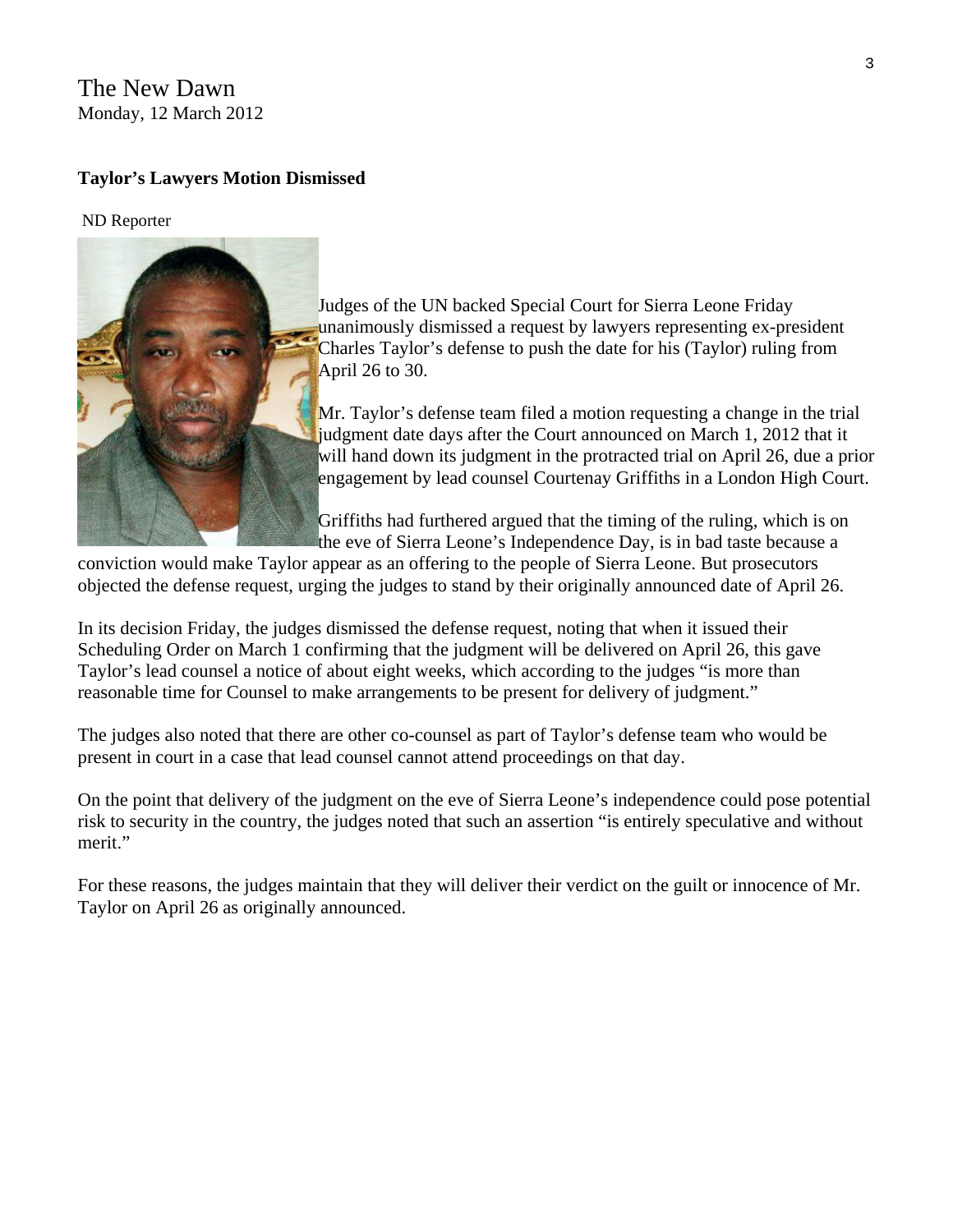### **Joseph Kony 2012: International Criminal Court chief prosecutor supports campaign**

Luis Moreno Ocampo, the chief prosecutor at the International Criminal Court, has defended the creators of the Kony 2012 viral video hit, saying that the campaign has "mobilised the world".

Mr Ocampo, who features in the 30-minute video, which has been viewed more than 73 million times on YouTube alone in the last week, said that criticism of the film and their campaign was "stupid".

"These white kids are spending their time to protect kids of their age in Africa. They are role models," he told the BBC.

Kony is wanted at the ICC for alleged war crimes - accused of kidnapping children. The LRA is notorious for violence including hacking body parts off victims and abducting young boys to fight and young girls to be used as sex slaves.

In the video, Mr Ocampo says on camera: "Stop him... and (that will) solve all the problems."

Kony and his fighters were driven out of northern Uganda in 2005 after terrorising communities for nearly two decades.

"All this hoopla about Kony and his murderous activities is good in a sense that it helps inform those who didn't know the monster that Kony is. But of course, this is too late," Uganda's defence ministry spokesman Felix Kulayigye told Reuters.

"It might take long but we'll catch Kony, dead or alive. How many years did it take to end the conflict in Northern Ireland? So our hunt for Kony can take long but it will end one day," he said.

Kony fled northern Uganda to roam the dense forests of Democratic Republic of Congo, Central African Republic and South Sudan. Attempts to corner him and his rump LRA force, believed to be 200-300 strong, have failed.

In a renewed push to bring Kony to justice, President Barack Obama sent 100 US military advisers to the region last year to help Ugandan forces track down the self-declared mystic.

US troops have set up small base in the Central African Republic, where Ugandan soldiers are also operating, though the latest reports suggest Kony is now in neighbouring Congo.

In January 2006, eight Guatemalan "Kaibil" Special Forces soldiers from the U.N. mission in Congo were killed in a botched operation against the LRA in Congo's Garamba National Park.

In late 2008, the United States backed Ugandan-led air strikes and a ground attack on LRA camps in Congo.

These too failed as the LRA leadership slipped into the bush, seemingly after being tipped off, and unleashed a retaliatory killing spree that left thousands dead.